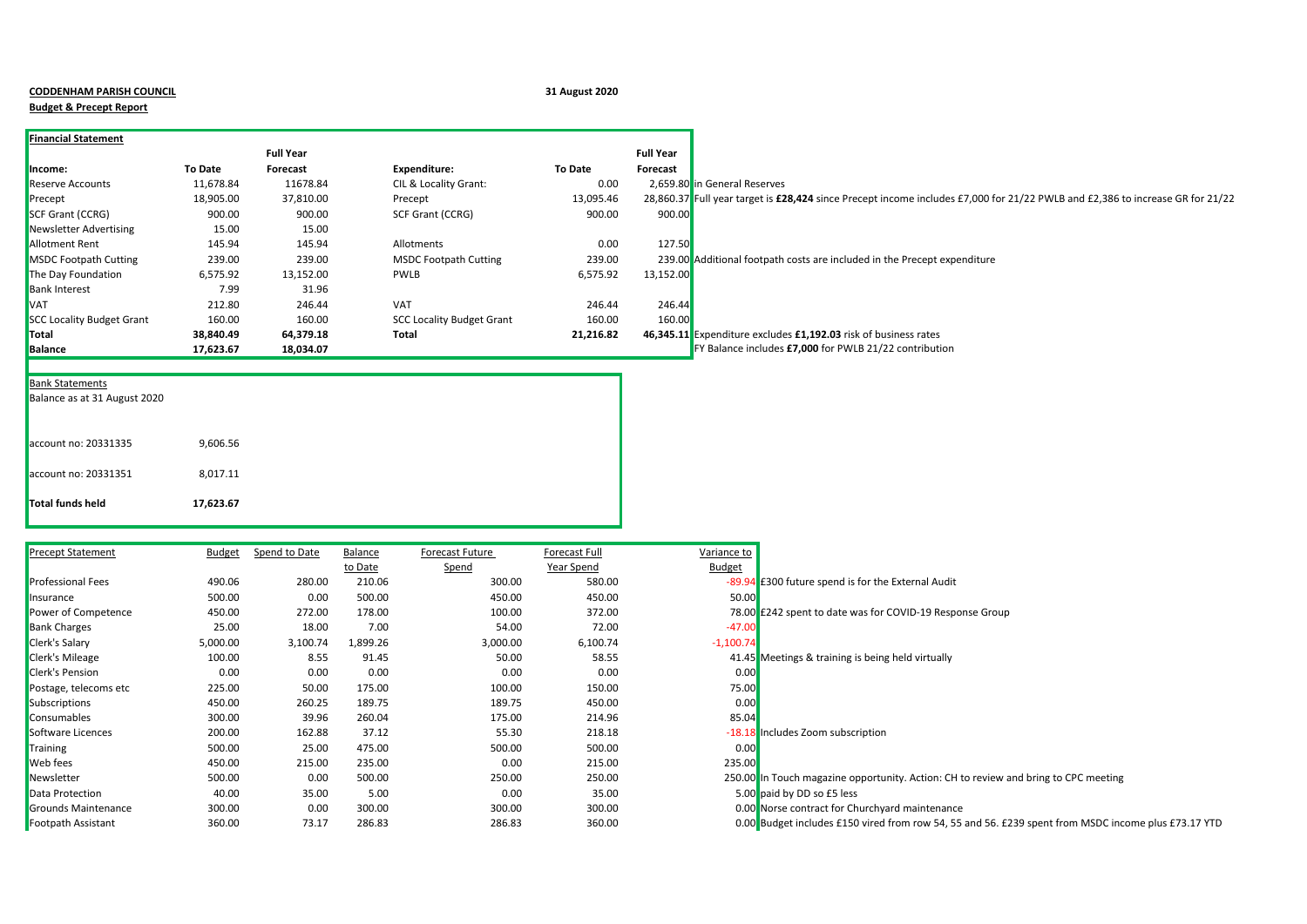| Equipment repair/main.      | 900.00    | 311.42    | 588.58    | 588.58    | 900.00    |          | 0.00 Includes replacement laptop for Sue                                         |
|-----------------------------|-----------|-----------|-----------|-----------|-----------|----------|----------------------------------------------------------------------------------|
| <b>Waste management</b>     | 409.94    | 409.94    | 0.00      | 0.00      | 409.94    | 0.00     |                                                                                  |
| <b>Street Lighting</b>      | 650.00    | 0.00      | 650.00    | 650.00    | 650.00    | 0.00     |                                                                                  |
| <b>Tree Surgery</b>         | 1,000.00  | 0.00      | 1,000.00  | 1,000.00  | 1,000.00  | 0.00     |                                                                                  |
| Info Box                    | 340.00    | 190.55    | 149.45    | 324.45    | 340.00    |          | 0.00 awarded county cllr locality grant £160                                     |
| <b>Broom Hill</b>           | 0.00      | 0.00      | 0.00      | 0.00      | 0.00      |          | 0.00 Budget line to be removed and incorporated into Footpath Assistant (row 48) |
| Mill Hill                   | 0.00      | 0.00      | 0.00      | 0.00      | 0.00      |          | 0.00 Budget line to be removed and incorporated into Footpath Assistant (row 48) |
| Three Cocked Hat            | 0.00      | 0.00      | 0.00      | 0.00      | 0.00      |          | 0.00 Budget line to be removed and incorporated into Footpath Assistant (row 48) |
| Section 19(3) LGA 1972      |           |           |           |           | 0.00      | 0.00     |                                                                                  |
| Payment to CIO              | 15,286.00 | 7,643.00  | 7,643.00  | 7,643.00  | 15,286.00 | 0.00     |                                                                                  |
| <b>Wayleave Fee</b>         | $-2.00$   | 0.00      | $-2.00$   | $-2.00$   | $-2.00$   | 0.00     |                                                                                  |
| Allotments                  | $-50.00$  | 0.00      | $-50.00$  | $-50.00$  | $-50.00$  |          | 0.00 to be met by rent received                                                  |
| <b>PWLB Contingent Fund</b> | 7,000.00  | 0.00      | 7,000.00  | 0.00      | 0.00      | 7,000.00 |                                                                                  |
| <b>General Reserve</b>      | 2,386.00  | 0.00      | 2,386.00  | 0.00      | 0.00      | 2,386.00 |                                                                                  |
| Total                       | 37,810.00 | 13,095.46 | 24,714.54 | 15,964.91 | 28,860.37 | 8,949.63 |                                                                                  |
| Total exc PWLB & GR         | 28,424.00 | 13,095.46 | 15,328.54 | 15,964.91 | 28,860.37 | $-436.$  | Forecast is adverse to budget                                                    |

| <b>August Payments</b>          | <b>VAT</b><br>Net | Total |        |
|---------------------------------|-------------------|-------|--------|
| <b>Gradwell Communications</b>  | 7.90              | 1.58  | 9.48   |
| <b>HP</b> Instant Ink           | 6.66              | 1.33  | 7.99   |
| 02                              | 10.00             | 2.00  | 12.00  |
| Suffolk Accident Rescue Service | 30.00             | 0.00  | 30.00  |
| SALC - training                 | 25.00             | 5.00  | 30.00  |
| D Thurlow - Info Box Refurb     | 335.00            | 0.00  | 335.00 |
| <b>HP Instant Ink</b>           | 6.66              | 1.33  | 7.99   |
| Salaries                        | 500.31            | 0.00  | 500.31 |
|                                 |                   |       |        |
|                                 |                   |       |        |
|                                 | 921.53            | 11.24 | 932.77 |

| <b>Reserve Accounts</b>        |           |
|--------------------------------|-----------|
| Allotments                     | 127.50    |
| <b>CIL Reserve (earmarked)</b> | 459.80    |
| Locality Grant - noticeboard   | 2,200.00  |
| General Reserve                | 8,891.54  |
| Total                          | 11,678.84 |
|                                |           |